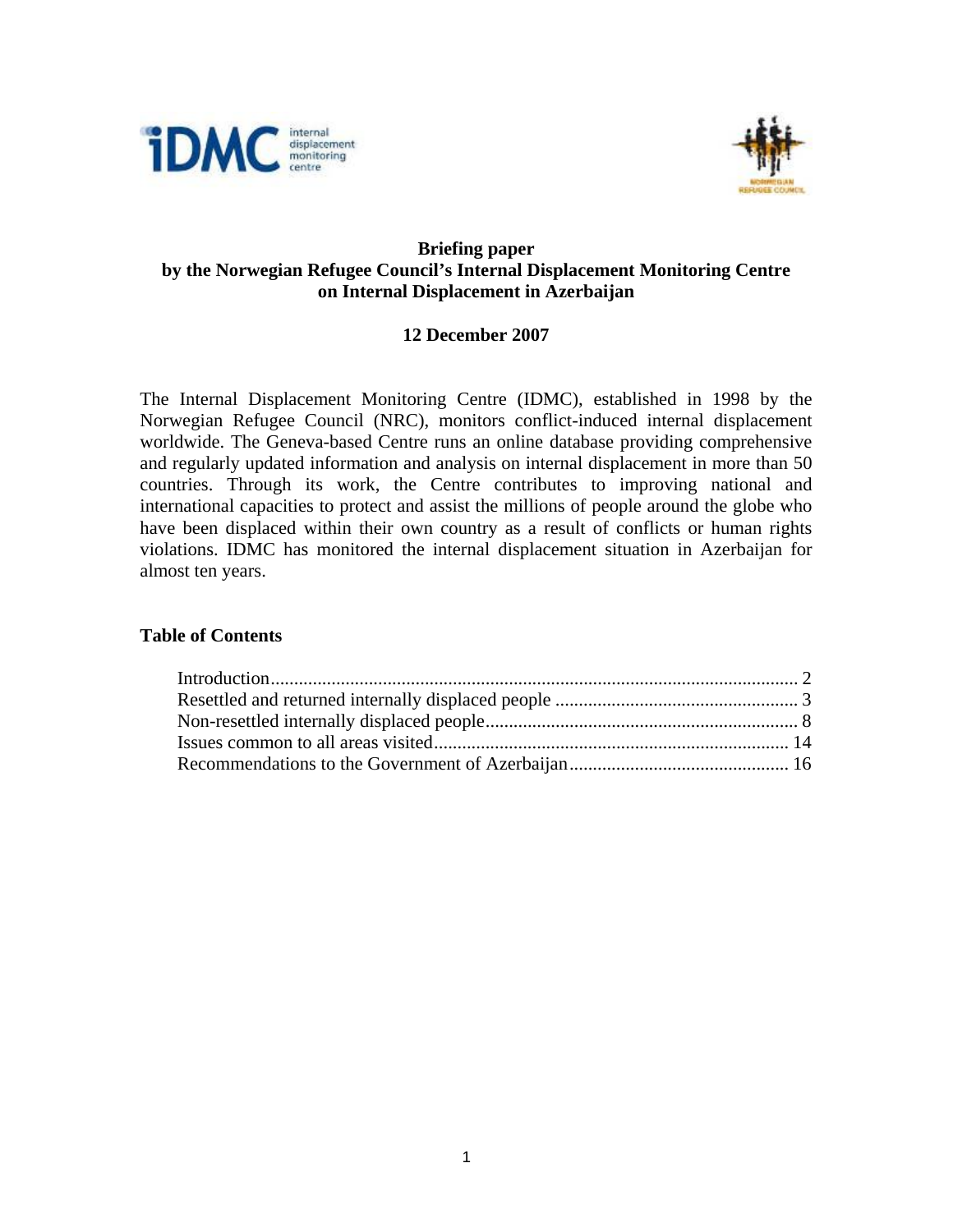#### **Introduction**

More than 13 years after the signing of a ceasefire agreement, there are still 686,000 people internally displaced in Azerbaijan from Nagorno-Karabakh and its adjacent provinces<sup>1</sup>. People fled their homes as a result of a territorial dispute between Armenia and Azerbaijan over Nagorno-Karabakh in 1988, which quickly escalated into an armed conflict with an ethnic basis. Before the two parties agreed to a ceasefire in 1994, Armenian soldiers were forced from some parts of Azerbaijani territory and a small number of displaced people were able to return to their homes. Negotiations have been ongoing since the ceasefire agreement, but have yet to produce a settlement. In the absence of a resolution to the conflict, Nagorno-Karabakh is a de-facto independent state and the seven provinces surrounding it remain under Armenian occupation, preventing the remaining displaced people from returning to their homes.

In addition to the work of United Nations agencies and international and local NGOs, the government of Azerbaijan has made considerable efforts to improve the situation of internally displaced persons (IDPs). It has established an institutional focal point for IDPs, raised national awareness of internal displacement, trained government officials on the rights of IDPs and adopted hundreds of normative legal acts, including the 2004 "State Programme for the Improvement of Living Conditions and Increasing of Employment for Refugees and IDPs". As part of this and previous state programmes, the government has resettled some 70,000 of the people living in the direst conditions into 47 new purpose-built villages<sup>2</sup>. All IDPs are entitled to a range of government benefits and services, including monthly cash grants and food distribution, free utilities, heating fuel, free higher education and income tax deductions.

Despite these measures by the government, opportunities for IDPs to generate income and a livelihood remain rare. While many IDPs in urban areas have managed to find jobs, unemployment is rife in rural and semi-rural areas. Few have jobs other than a small number working as teachers, medical personnel, administrative staff, taxi drivers and small retailers. The government has tried to address this issue by introducing financial credit and quotas for employment of IDPs. However, IDPs report that the government quotas have not helped them find employment and that loans are inaccessible due to their high interest rates and the collateral required. Some IDPs also report that employment is economically inaccessible since they must pay bribes in order to be hired. The lack of employment in areas where IDPs live leads to family separation as IDPs leave to find employment elsewhere.

In November 2007, IDMC conducted a field visit to Azerbaijan. As part of this visit, IDMC visited 12 areas where IDPs live: five urban settlements in Baku and Sumgait; five rural settlements in Agdam, Barda, Sabirabad and Bilasuvar; and two semi-rural settlements in Imishli and Agjabedi. IDMC also spoke with people who had returned to their homes in Fizuli over 14 years ago after having been displaced in 1992. Group

 $\overline{a}$ 

<sup>&</sup>lt;sup>1</sup> Government of Azerbaijan, 21 November 2007.

 $2^2$  Government of Azerbaijan, 31 October 2007, Workshop on IDP Protection, Azerbaijan.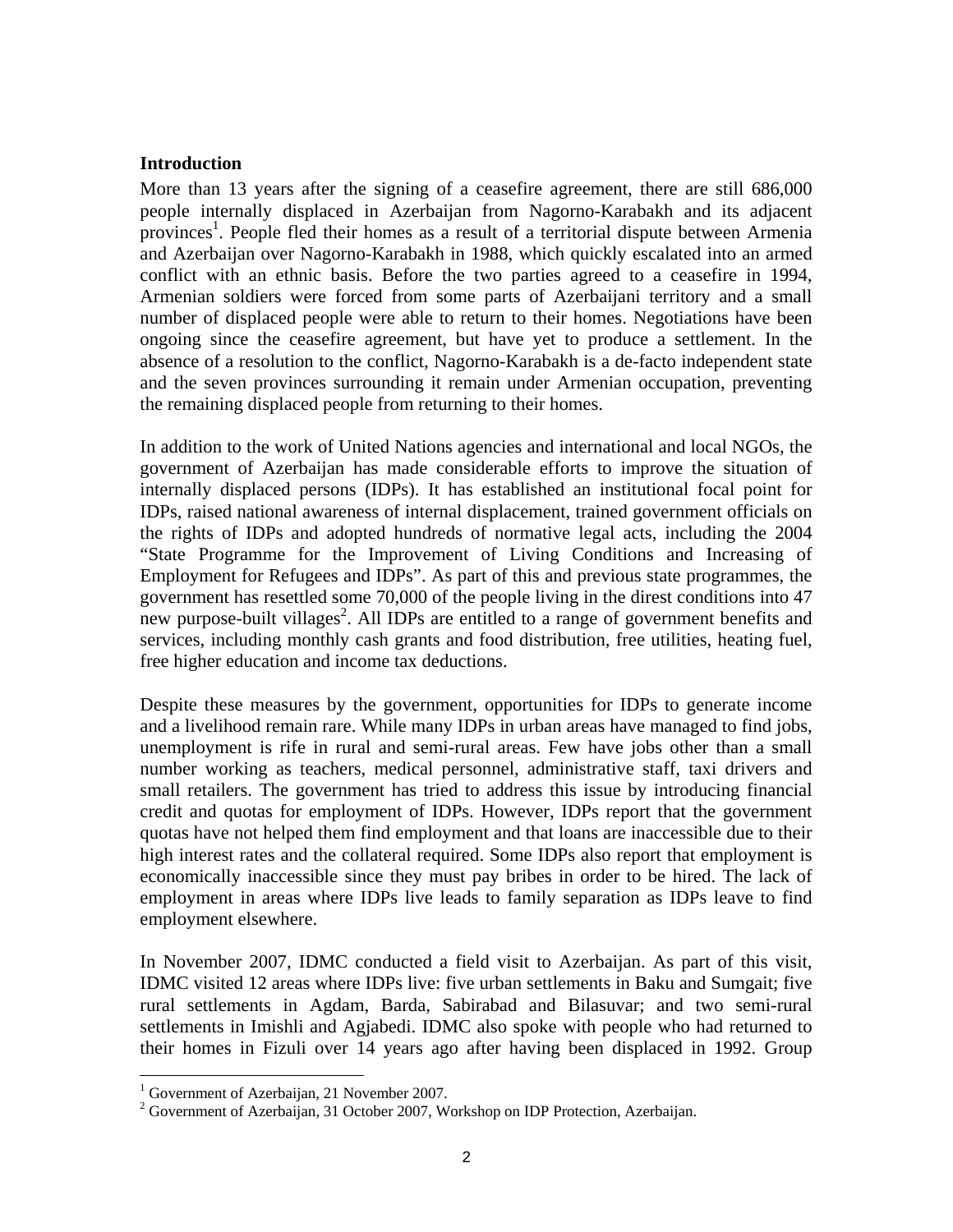interviews were conducted in rural areas, semi-rural areas and Sumgait, and individual interviews were conducted in Baku.

The information in this briefing paper was collected during interviews with IDPs and is structured according to the Guiding Principles on Internal Displacement<sup>3</sup>. As internally displaced people in Azerbaijan live in some  $1,600$  settlements<sup>4</sup>, this briefing paper does not provide a comprehensive overview of the internal displacement situation. Rather, it presents only the situation of IDPs visited during the IDMC visit. In addition, no conclusions are drawn as to how the living conditions of IDPs compare to the nondisplaced population.



# **Resettled and returned internally displaced people**

Agdam: A new resettlement area less than seven kilometres from the line of contact

 $\overline{a}$ 

 $3$  The Principles, which reflect and are consistent with international human rights and humanitarian law, and analogous refugee law, can be found at http://www.unhchr.ch/html/menu2/7/b/principles.htm.

<sup>&</sup>lt;sup>4</sup> Government of Azerbaijan, 12 March 2007. Information received by Norwegian Refugee Council, Azerbaijan.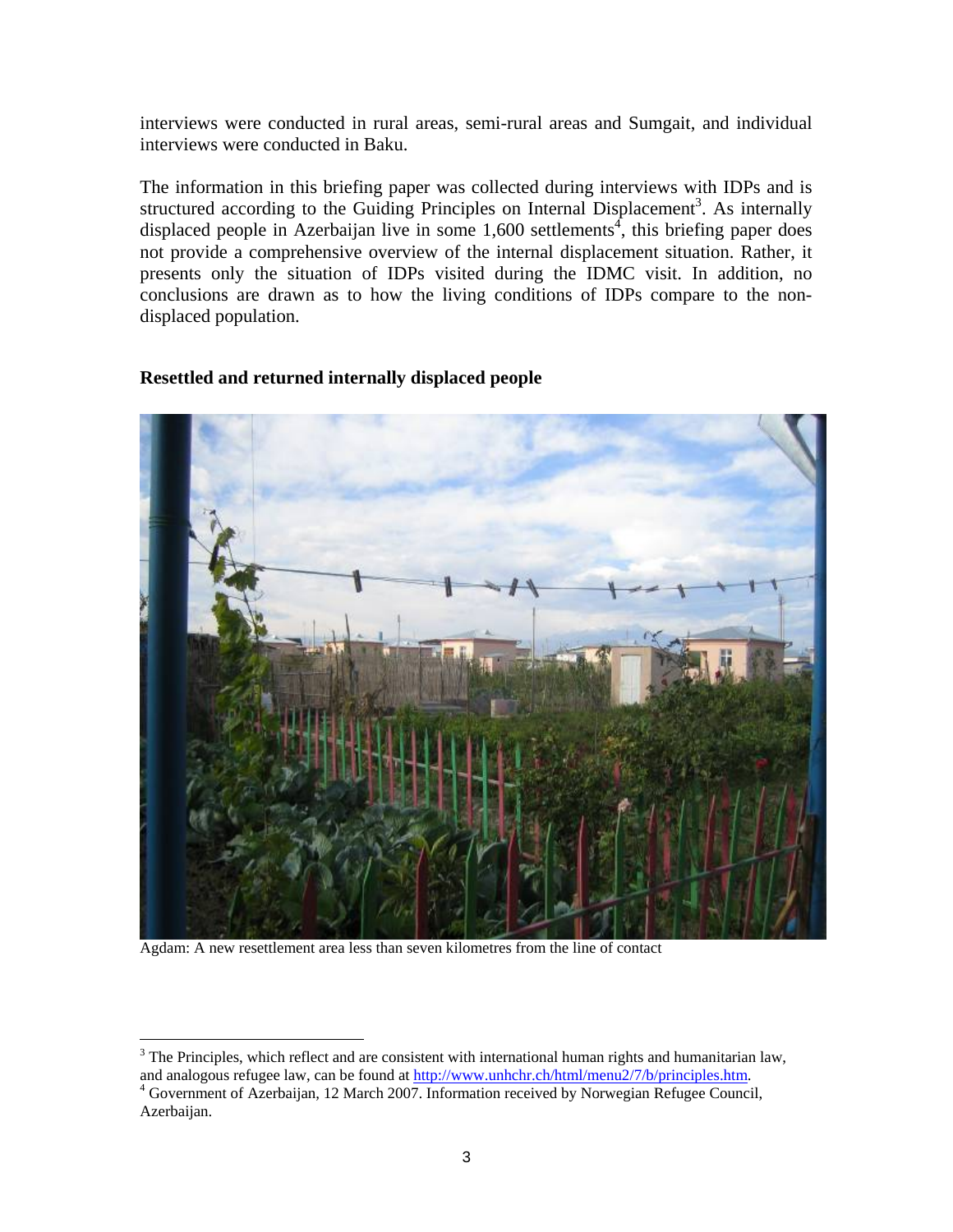Three resettlement areas were visited in addition to two returnee families. Two of the resettlement areas had opened to IDPs in 2006, while the other had opened in 2003. IDMC visited returnees in Fizuli.

## **Adequate standard of living (Guiding Principle 18)**

## **Essential food and potable water (Guiding Principle 18.2a)**

Resettled IDPs received land adjacent to their house, but there is a limited ability to feed oneself directly from this land. Those who moved four years ago received 12 ares of land, while those who moved more recently received nine ares. Each household in a given resettlement area was allocated the same amount of land independent of the number of people in the household. Smaller families are able to grow enough vegetables for themselves on this land, while larger families are not. The land was reportedly fertile in the two newer resettlement areas, but visibly salty in the third older resettlement area. All resettlers interviewed were growing food on the land allocated to them, but people in the newer settlements were able to harvest more types of vegetables than those living in the older resettlement area. IDPs in one of the newer resettlement areas reported that there was not enough water to care for their gardens, although people were nevertheless able to grow some vegetables. Resettlers were limited to accessing land adjacent to their homes for harvesting.

In addition to gardens, resettlers acquire food from animals, government distributions and local shops. Fewer than half of the resettlers in any area had animals such as chickens, pigs and cows, and some of those were using the land allocated to them to grow food for their animals. In addition to fuel for cooking and heating, resettlers also receive flour, oil, rice and sugar from the government on a monthly basis, though the quantity was not enough to cover the minimum usual diet of most families. Those living in resettlement and return areas had safe physical access to shops that stocked basic necessities, but they did not always have the means to buy food. Many resettlers commented on the rising prices of basic food items, which hindered their economic access to food and compromised their attainment and satisfaction of other basic needs. It was not possible to determine whether the diet of displaced people was sufficient to satisfy their dietary needs, or whether the food available was free from contamination.

In all settlements people stated that they have access to water within 30 metres of their home for at least two hours per day. In one area, displaced people drink the water and reported that the quality is satisfactory, while in the two other resettlement areas people drink the water only after boiling it since it is salty and comes from old pipes. IDPs in these areas could not confirm whether an analysis of the water had been done. There is water in villages where people have returned to their homes, but returnees drink the water only after boiling it. In one settlement there is access to a river, but resettlers do not use the water from this river since it flows from Armenia and they fear it is contaminated. In all areas there was one common bathing area for over 100 households, which over time will give rise to health problems.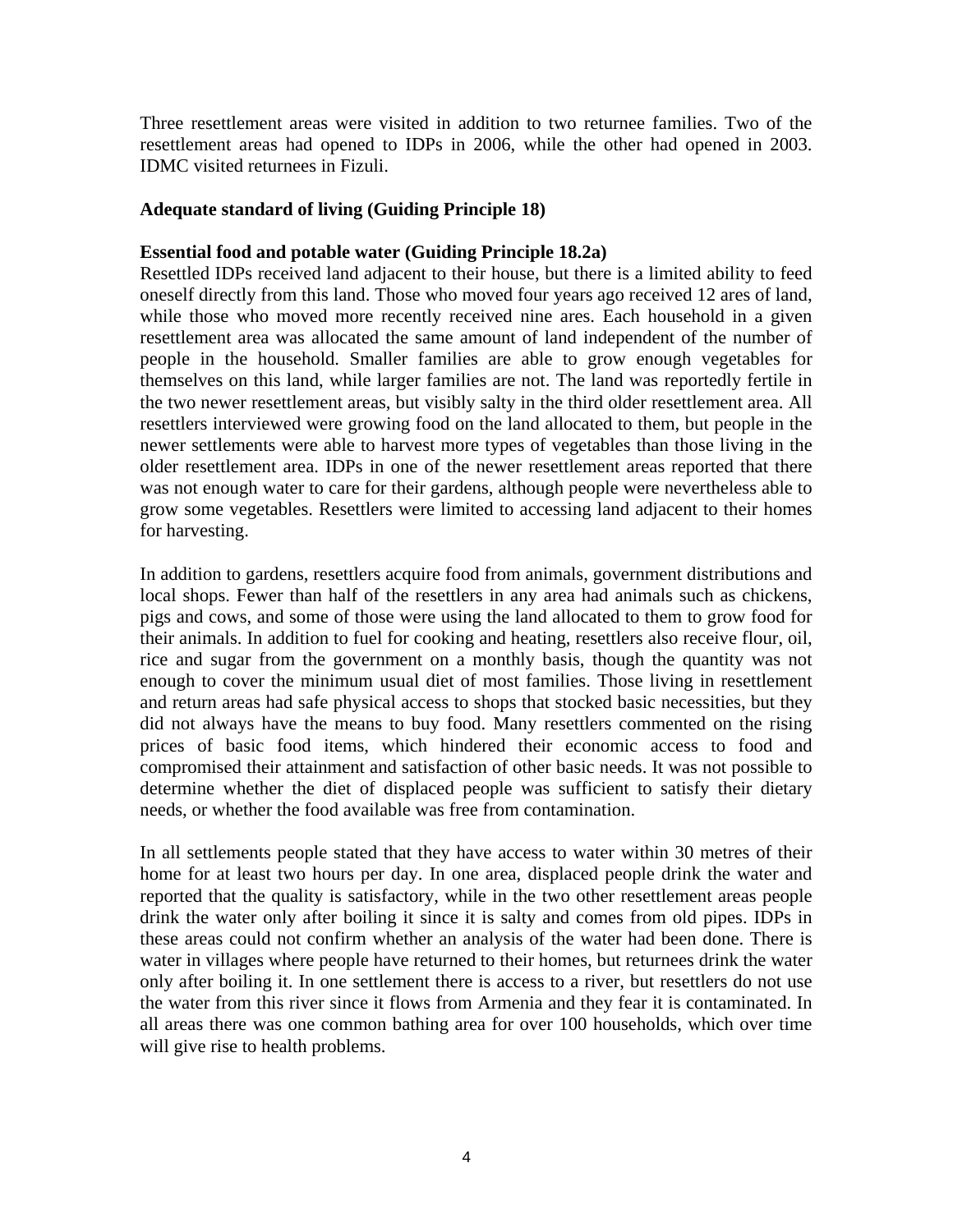#### **Basic shelter and housing (Guiding Principle 18.2b)**

As part of the 2004 state programme for displaced persons, the government established purpose-built villages and handed over new houses and a small plot of land to IDPs. Resettlers were granted the right to use the houses and land until return to their original homes becomes possible, at which point they must return the houses and land to the government in the same condition in which they received them. Resettlers receive a number for their house that is registered in their name, but are not given titles to their land and houses as they remain the property of the government. As a result, they can neither sell or exchange the land and houses with another party, nor pass the land and houses on to their children. Without secure legal tenure, IDPs are not protected against forced eviction.

While it was clear that resettlers must pay for their own improvements to the house and will not be compensated for such renovations when they leave, resettlers were unsure who is responsible for general house repairs, which in fact lie within the responsibility of the local authorities. All resettlers reported that they had not been involved in the planning or construction of the villages. The government runs a tender process for construction of new settlements, and it could not be determined whether the process maximised local livelihood opportunities by using locally sourced labour and materials, or whether the procurement of materials and labour and the supervision of the construction process had been transparent and accountable.



Fizuli: Zubchuk, a new resettlement area into which IDPs will move in 2008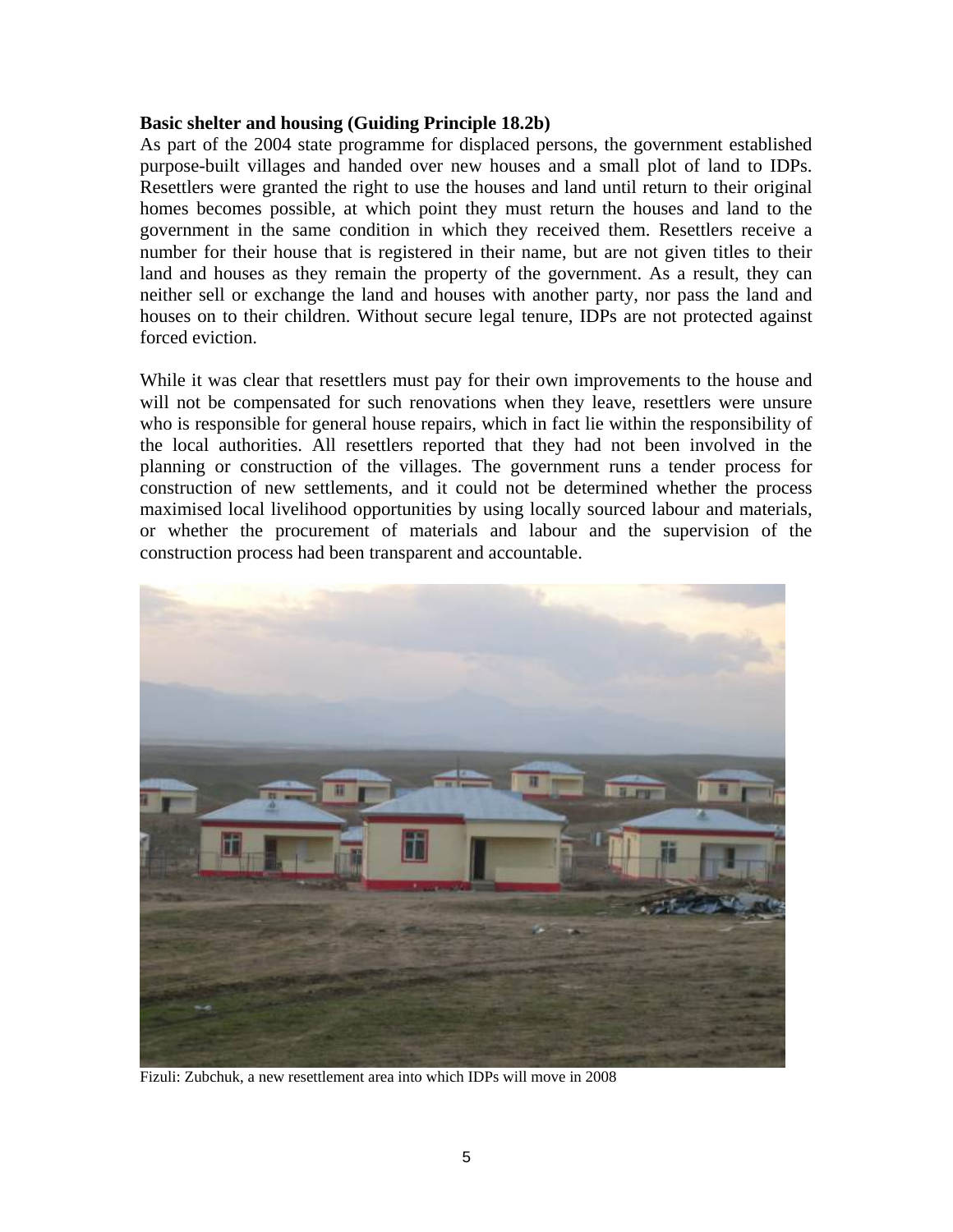All resettlers commented that the quality of their accommodation had improved on their resettlement. They believed their new houses provided adequate space, protection from the elements and disease-carrying organisms, though one family reported that the house did not protect against dampness and they believed they were sick more often as a result. All houses received a free and more or less continuous supply of electricity. Services provided in the resettlement area included medical centres, schools and garbage collection, though there were few opportunities for income-generation and recreational activities, and no cemeteries. Public transportation was not available, which limited access to places of employment other social services and markets. Resettlers said they used private taxis to reach other areas, and commented that the cost of getting to and from district centres was placing excessive demands upon their budgets.

Resettlers in the newer resettlement areas were concerned that their physical security was at risk. The government cleared the resettlement villages of mines before opening them to IDPs, and maintains that resettlement areas are not located close to the line of contact, but the two new settlements visited during this mission were situated only about seven kilometres from the line of contact. Resettlers reported regularly hearing fighting between the Armenian and Azerbaijani forces, sometimes lasting a minute, sometimes longer. As a result they do not feel entirely safe, and they fear that they will be displaced a second time if a sustained conflict flares up again. One group of resettlers asked the government to build a road out of their village so that they would not have to enter and leave on the side nearer the area of hostilities, but they had not yet received a response.

In terms of social security in the resettlement and return areas, village groups were resettled and returned together with their existing social networks maintained.

#### **Voluntary return and resettlement (Guiding Principle 28.1)**

All resettlers responded that their decision to move to the resettlement areas was voluntary. One group of IDPs that was scheduled to resettle before the end of 2007 explained that government officials had offered them the move to a new village. This group continued that some IDPs preferred not to resettle and had declined the offer, opting to rent an apartment in order to maintain employment. Those who chose not to resettle did not receive any assistance from the government to secure alternative accommodation. A few families had visited the new villages before resettling at their own expense, but the majority of resettlers had not been to the village before moving.

## **Participation of IDPs in the planning and management of their resettlement (Guiding Principle 28.2)**

Resettled IDPs reported that they had not participated in the planning and management of their resettlement. Those to be resettled in spring 2008 commented that the timing of their resettlement was not ideal as it would interrupt the school year. They were also concerned about how to heat their new homes during the winter. In addition, some people did not know when they would move although the date had apparently been announced on television. Future resettlers were also trying to decide what they would grow on their land, but had not received information from the government on its fertility. This could impact the plans of resettlers for feeding their families and income generation activities.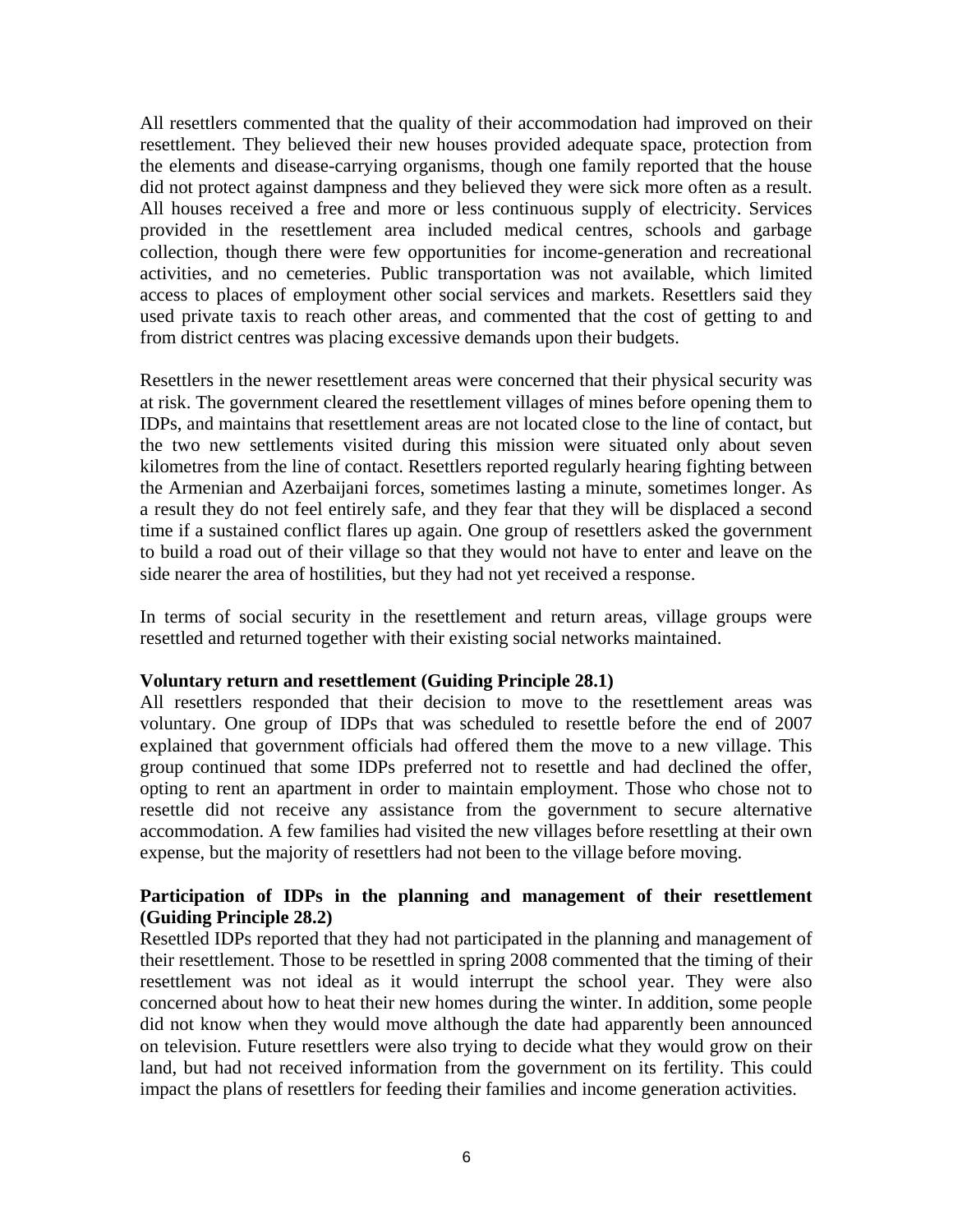The government has acknowledged the need of a broad information campaign for IDPs. This is especially pertinent for IDPs who will be offered resettlement to new purposebuilt villages, for whom access to objective, current information on the conditions in the resettlement area, as well as their responsibilities and those of the government, would reduce the current and future anxiety and distress. The full participation of IDPs in the planning and management of their resettlement is important not only in ensuring that such movements are voluntary, but it helps to facilitate resettlement.

## **Recovery or compensation for lost property and possessions (Guiding Principle 29.2)**

All returnees reported that their homes were mostly destroyed when they returned. There were no remedies for those who returned to destroyed property and as a result, they had carried out all repairs at their own expense or with the assistance of international humanitarian organisations. The position of the Azerbaijani government is that the government of Armenia should provide a remedy for returnees in these cases, as Armenian forces had been responsible for the property destruction after occupying the area. The government also continues to classify returnees as IDPs since they are living close to the line of contact with Armenia in an IDP-like situation.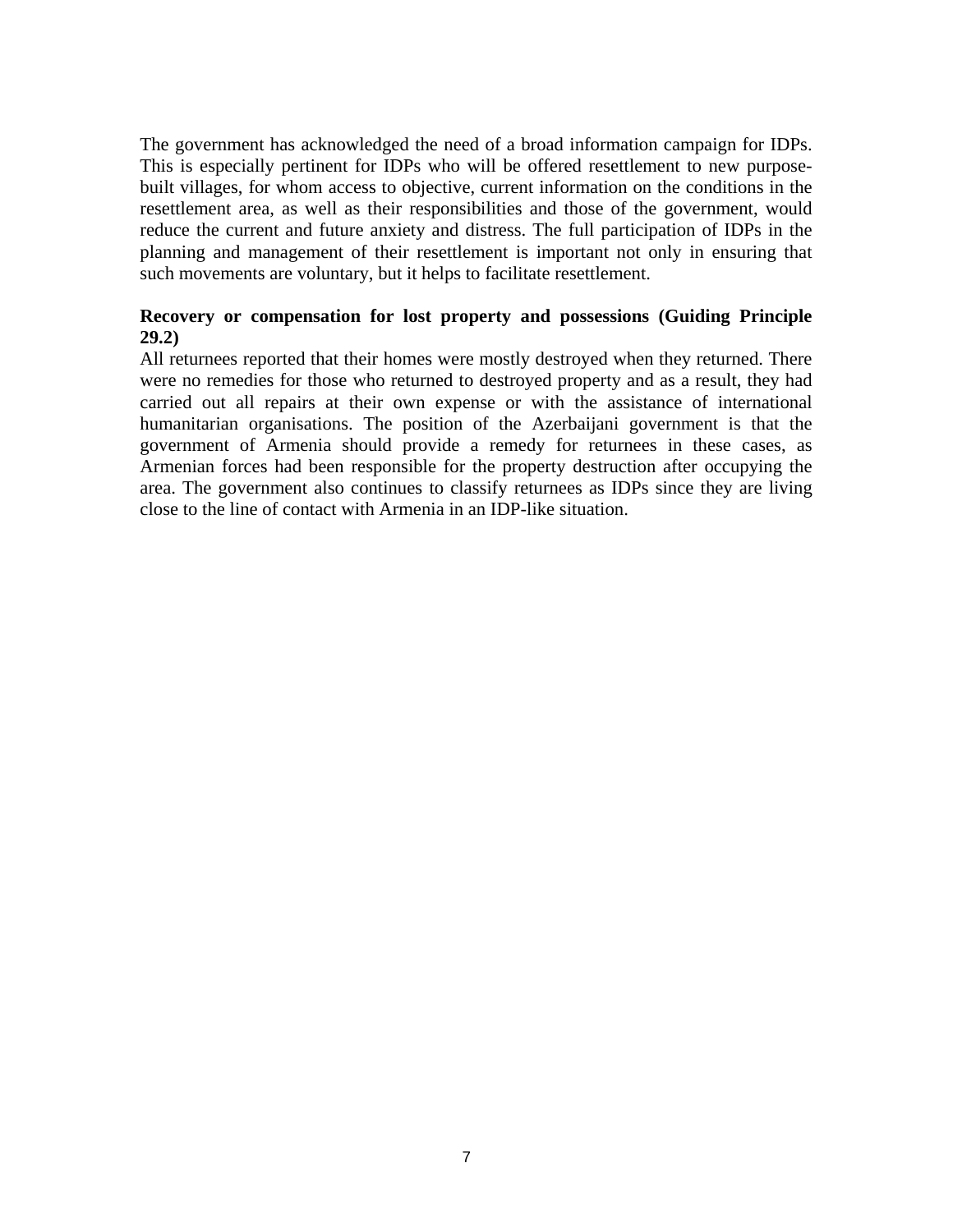**Non-resettled internally displaced people** 



Sumgait: Informal IDP settlement where IDPs have been living without security of tenure for over 15 years

Displaced people who were not included in the resettlement plans of the government were interviewed in urban, rural and semi-rural areas. In Baku, three public buildings were visited, and in Sumgait one public building and one informal settlement was visited. Two semi-rural settlements were visited in Imishli and Agjabedi, and two rural settlements were visited in Barda and Sabirabad.

## **Adequate standard of living (Guiding Principle 18)**

## **Essential food (Guiding Principle 18.2a)**

<u>.</u>

The government provides over 500,000 internally displaced people with a monthly food subsidy of approximately ten dollars and 140,000 internally displaced people with food assistance<sup>5</sup>. IDPs reported varying content, quantity and regularity of this assistance. While IDPs in new settlements receive flour, oil, sugar and rice on a monthly basis, nonresettled IDPs in rural and semi-rural areas stated that they receive flour, oil and sugar every two months. Displaced people living in urban areas do not receive food assistance at all. Those who do receive food assistance said it fails to cover the needs of their family

<sup>&</sup>lt;sup>5</sup> Government of Azerbaijan, 31 October 2007, Workshop on IDP Protection, Azerbaijan.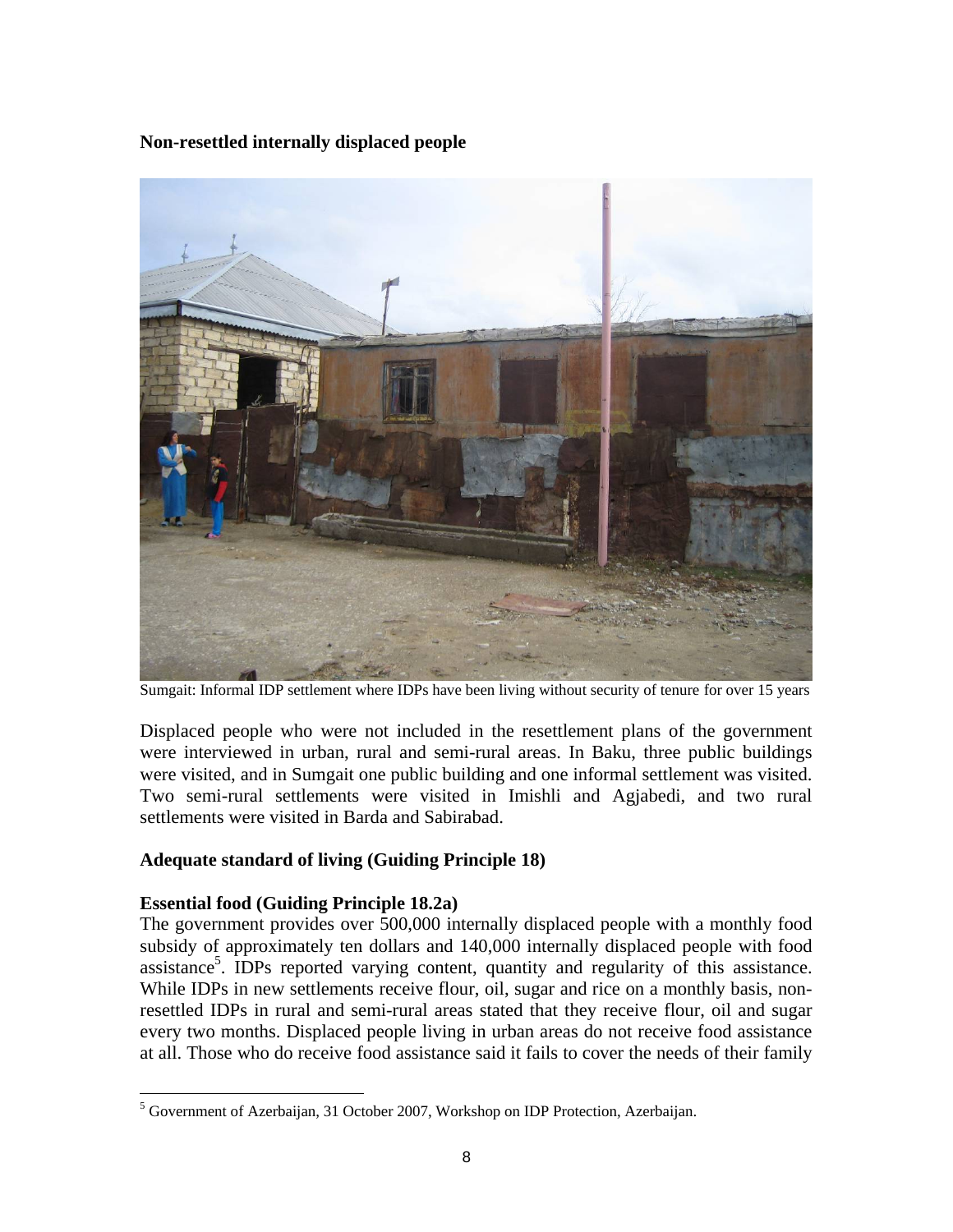for the period until the next distribution. Food distribution rightly targets IDPs in areas where there are few income generation opportunities, though it was not clear why those in new settlements receive more food and more often than those in rural and semi-rural areas. This may be due to the fact that the Government of Azerbaijan runs part of the food programme, while the UN's World Food Programme runs the other part. Furthermore, while the food assistance ensures that financial resources are available for other necessities, the effects of this food security programme on the livelihoods of IDPs are not being monitored. Prolonged food distribution does not uphold the dignity of IDPs, nor does it support livelihoods. Limited access to income generation and employment activities in rural and semi-rural areas also impairs the food security of displaced people and prolongs their dependence on food distribution.

Most displaced people in rural areas have vegetable gardens adjacent to their homes and are able to grow cabbages, onions, tomatoes, potatoes and cucumbers for themselves. However, IDPs in two areas visited, who had the skills to work the land, reported that it was infertile and they were not able to grow vegetables. Displaced people living in urban and semi-rural areas did not have land for a garden and were dependent on buying food at local shops and markets, where they commented on the rising prices of basic food items. A minority of families in urban, semi-rural and rural areas have animals such as cows, chickens and pigs.

Physical access to food was unhindered in all areas visited, as stores with basic food items and other essential commodities were open and within safe reach. However, several groups commented on the current rise in food prices and for some this implied limited economic access to food, which compromised the satisfaction of other basic needs.

It was not possible to confirm whether the quality and quantity of food is sufficient to satisfy the nutritional and micronutrient needs of IDPs, but some reported cases of malnutrition in their village.

#### **Water and hygiene (Guiding Principle 18.2a)**

In most locations IDPs accessed water within ten metres of their homes. However, in one rural and one semi-rural village the water access point was not operational. IDPs living in these villages explained that they pay for potable water to be delivered to them. According to the IDPs, the cost was not prohibitive, but the purchase of water, in addition to payments for public transport, medical services and treatment was compromising the purchase of other basic necessities. IDPs access water in rural and semi-rural areas at an outdoor tap and in some areas over 100 families were sharing eight such taps. Although physically accessible to all on an equal basis, safe physical access to the water points was difficult for the elderly in semi-rural areas. Those occupying rooms on the upper floors of apartment buildings must carry the water up to their room and then carry it down for disposal. In some rural areas water taps were constantly running. All of the displaced people visited in urban areas have access to a communal water tap on their floor of residence.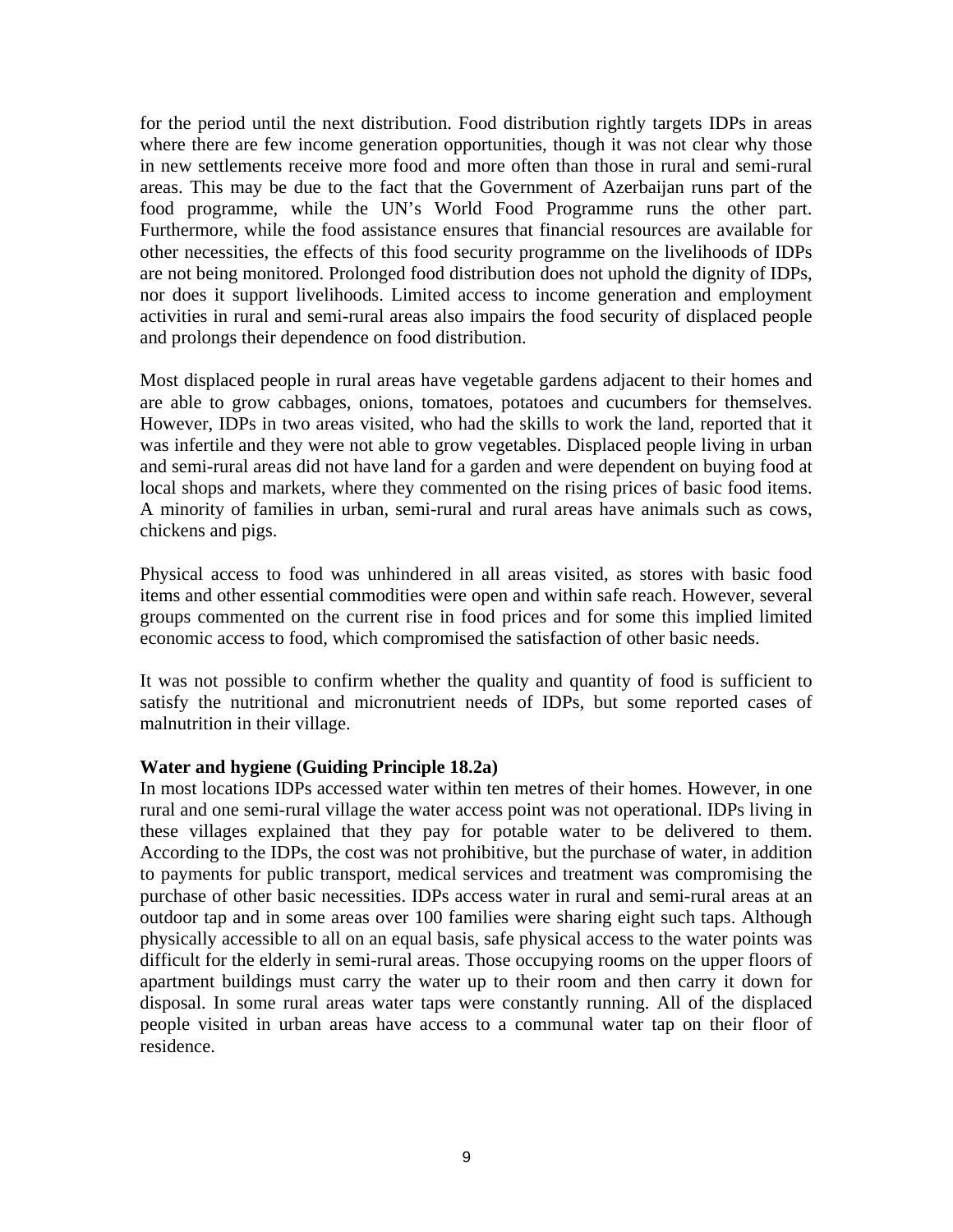In urban areas, water is provided only a few hours per day and as a result, residents collect and store water during this period. Water collection and storage containers are a combination of plastic and metal open containers with wide necks, which affects water quality and, ultimately, personal hygiene and health. Collected water is used for cooking, washing utensils and laundering clothes. In urban areas, there is no private laundering area for women to wash and dry undergarments and sanitary cloths.



Imishli: Common shower for over 100 families

Displaced people in rural and semi-rural areas reported that the water they access is unpalatable. Many IDPs stated that the water tasted salty, but that they drink it anyway. Although taste in itself is not a direct health problem, IDPs have no confirmation the water they use is safe to drink. According to IDPs in most rural and semi-rural villages, there was no municipal water filtration. Furthermore, they had never witnessed anyone taking routine samples at the water point. One group had asked the government to do a water analysis, but had not received a response.

Toilets were sufficiently close to dwellings at less than 50 metres away. One group of IDPs in a semi-rural area had pooled their money and over time built their own toilet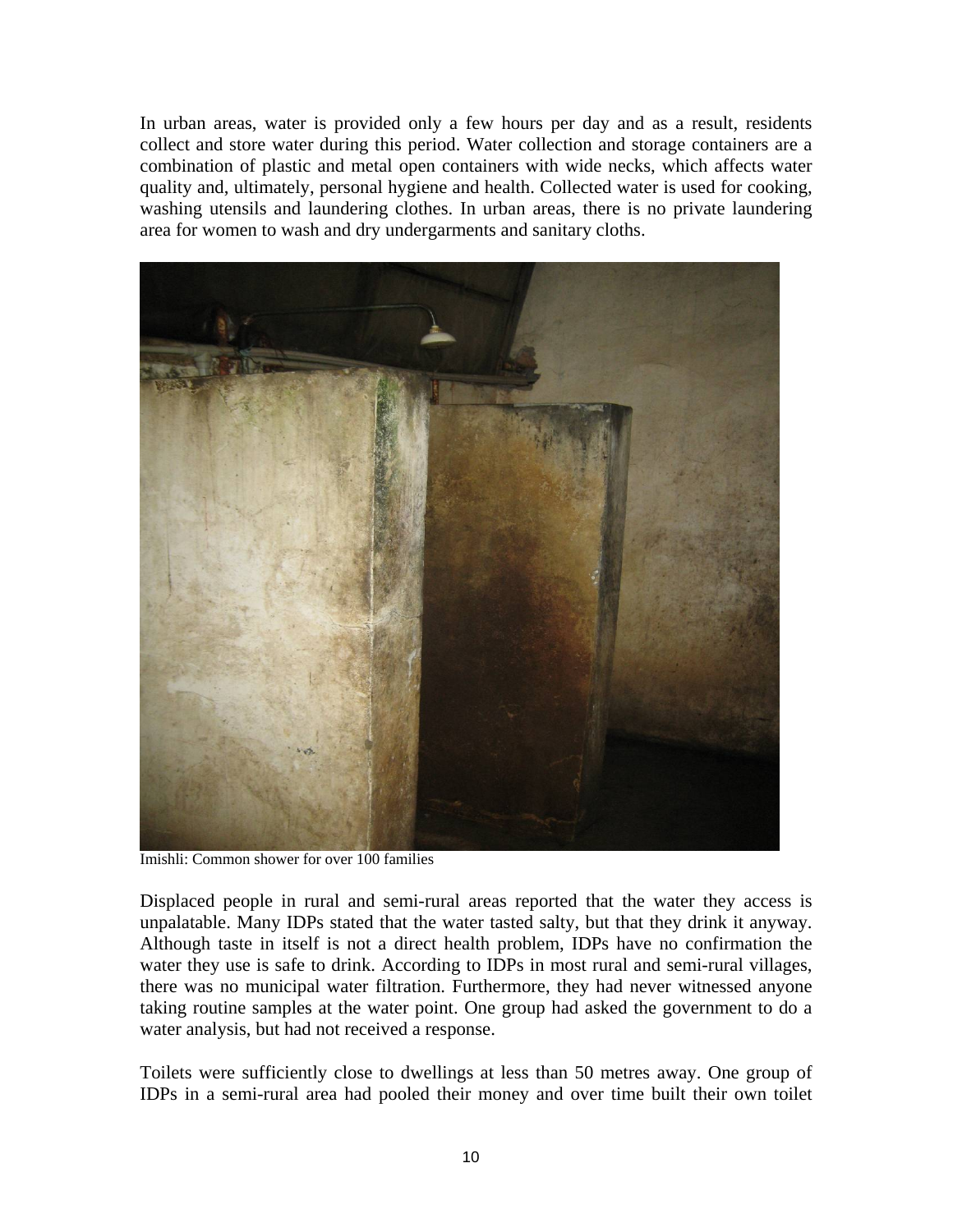behind the public building in which they live. In urban and semi-rural areas there was often an insufficient number of hygiene facilities as some 40 people shared one shower and two toilets. Some IDPs in urban areas even paid to use public baths in their neighbourhood. The rural areas visited did not have adequate public or private bathing areas and residents of one rural village had no physical access to bathing facilities since the closest was not in safe walking distance and was not in any case operational.

Displaced people living in public buildings in urban areas share communal facilities such as water access points, toilets, cooking and laundry areas. Users of the facilities took turns cleaning these facilities on a rotational basis. The government or international organisations had renovated the common areas approximately five years ago, but there was little sense of ownership of the facilities among the users. Maintenance of the areas was an issue as the need for general repair was immediately apparent, though none of the residents felt it was their responsibility to repair the common areas.



Barda: Rural settlement where IDPs have been living for over 15 years

## **Basic shelter and housing (Guiding Principle 18.2b)**

IDPs live in a range of housing conditions. In rural areas, some IDPs have lived in improvised shelter of poor structural quality for almost 15 years, with building materials such as mud-bricks, rocks, bamboo-like sticks, cardboard and scrap metal all held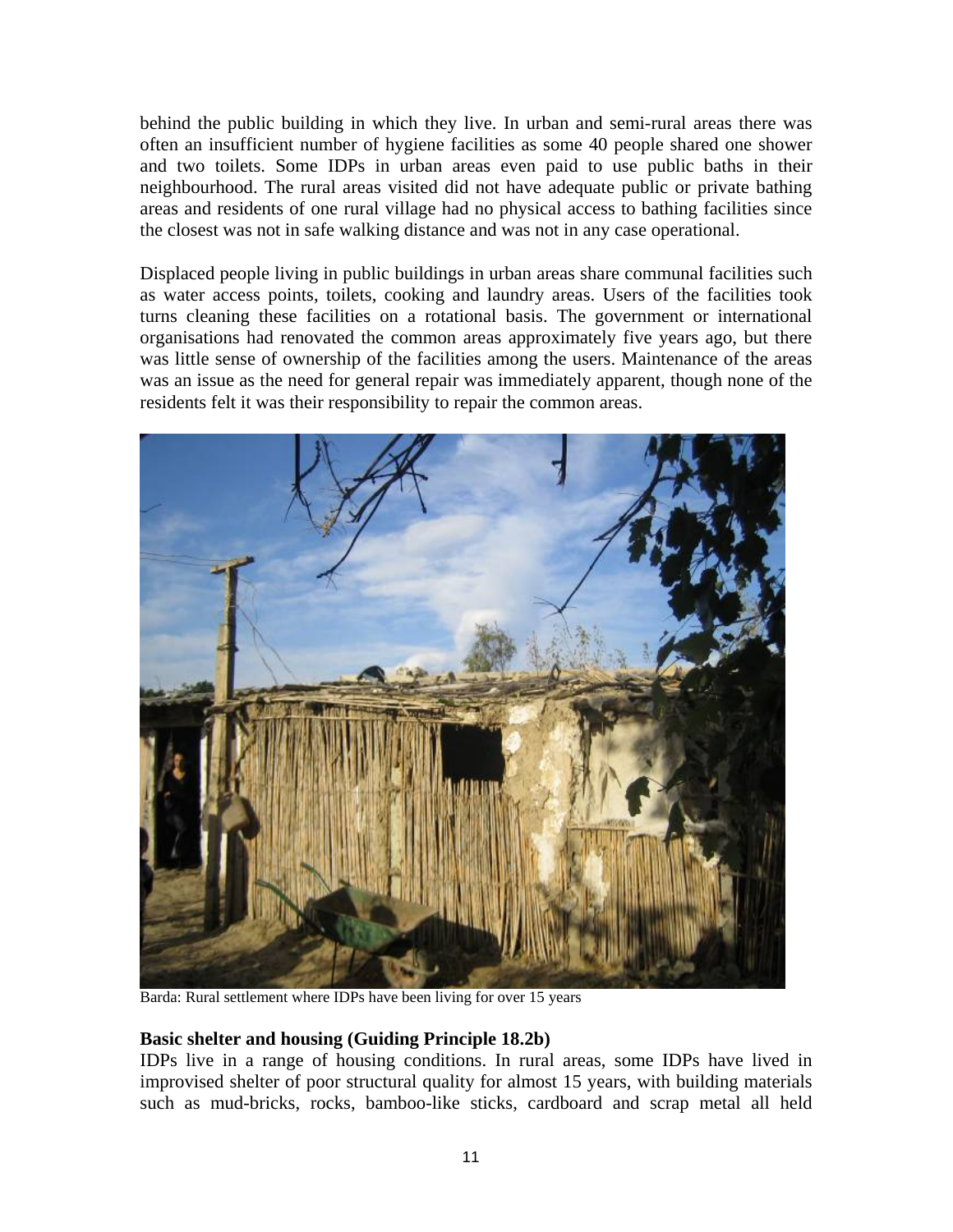together with wood and random plaster. The roofs of these houses are also unstable and the one in the photo above had flown off several times. With no heating system or proper windows, this shelter fails to provide sufficient warmth, ventilation, physical security or privacy. The floors inside the house in the photograph were covered with scrap material, but this did not protect against the reportedly regular entry of mice and snakes.

Displaced people in semi-rural and urban areas live in crowded conditions in multi-level buildings with no heating systems. These buildings were formerly used as dormitories or kindergartens. Although individual households are separated, families occupy one or two rooms with no separation of the sexes or age groups. All IDPs repair their housing at their own expense, though the government and international organisations have renovated communal areas in some public buildings. All IDPs reported that they had electricity free of charge, that was more or less always available, and those without gas supply receive fuel on a regular basis for five months in the winter from the government.

The lack of legal security of tenure for some IDP housing means they have no legal protection against forced eviction. Some people fled to the Sumgait area during the conflict and bought land from the municipal authorities. They were not given a title for the land at the time of purchase and still do not have such a document. They have since built houses and settled in this area. A local legal aid centre has brought this issue to the attention of the local authorities and believes that it will be resolved in favour of the IDPs. In the meantime, however, IDPs fear they may be forcibly evicted at any time.



Sumgait: Electricity line repair in an informal settlement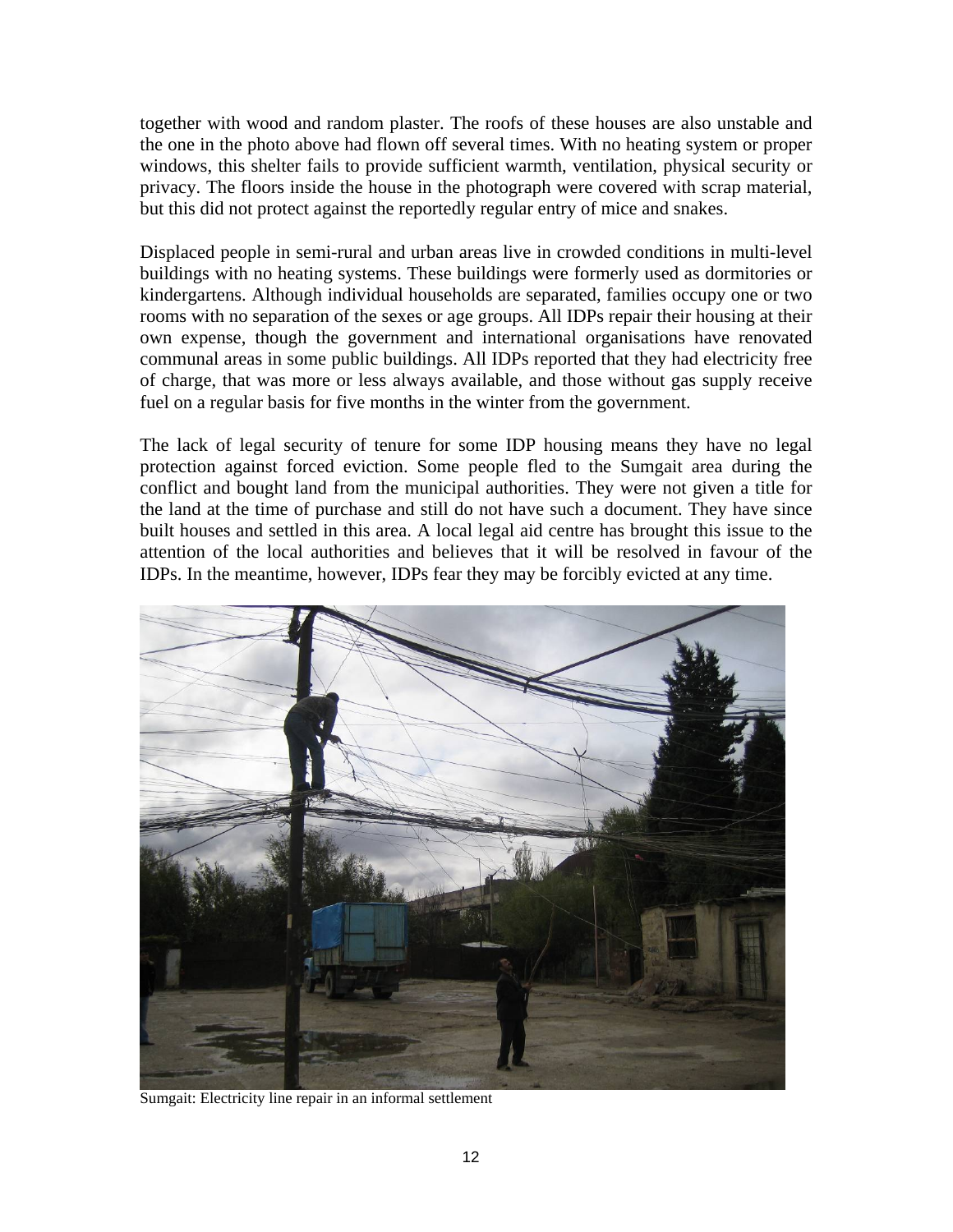IDMC visited one of these informal settlements in Sumgait and found displaced people enduring dire and unsafe living conditions, living in unheated railway wagons, meagre undersized shacks and decrepit public buildings without government services such as solid waste collection and sanitation.

As in two resettlement areas visited, some non-resettled IDP rural villages are located close to the ceasefire line. Displaced people living in these villages reported that they regularly hear hostilities between Armenian and Azerbaijani forces. Like resettlement areas visited, these villages lack public transport and are in areas with limited employment options, health care services, childcare centres and other social facilities. To access these services and opportunities, displaced people must take private taxis, the financial costs of which can place an excessive demand on their budget.

# **Sanitation (Guiding Principle 18d)**

All rural and semi-rural areas lack functioning sewage systems, though public buildings in urban areas did have sewage systems. In one area, exposed stagnant wastewater was located within 20 metres of the water point and the dwelling.

Refuse disposal was not always provided in areas where IDPs live. Solid waste lies loose and uncovered in an open unfenced area, and so is accessible to children and rodents. In one semi-rural area there was one open waste pile for a building of over 100 families. This waste is not regularly collected, despite regular requests made by IDPs to the government. Some residents remove the garbage themselves. Constant exposure to this waste aggravates the health of those living in the area as the environment becomes contaminated.

## **Recognition before the law (Guiding Principle 20)**

All residents of Azerbaijan must register their place of residence. None of the urban IDPs visited were registered at their current place of residence. While some had not applied for registration, in other cases the authorities had refused to register them at their current residence for reasons unknown to the applicant. This prevents IDPs living in urban areas from accessing government assistance and benefits at the current place of residence.

# **Participation of IDPs (Guiding Principle 28)**

The level of engagement of government officials with IDPs varied between settlements, with the participation of some IDPs in the civil affairs of their community obstructed. In most areas, IDPs receive regular assistance from the authorities; while in one semi-rural settlement government officials no longer answer requests from displaced people under its jurisdiction. Furthermore, one group of urban IDPs reported that after voicing a complaint to the government about the quality of the renovation of their communal facilities, they were silenced by government officials. According to one of the IDPs who made the complaint, he and another IDP resident in the building were taken to a local police station and were pressured to withdraw their complaint. The benefits of increased consultation with IDPs, such as better needs assessments, improved sustainability of the state programme, as well as the empowerment and capacity building of displaced communities, have not been sought.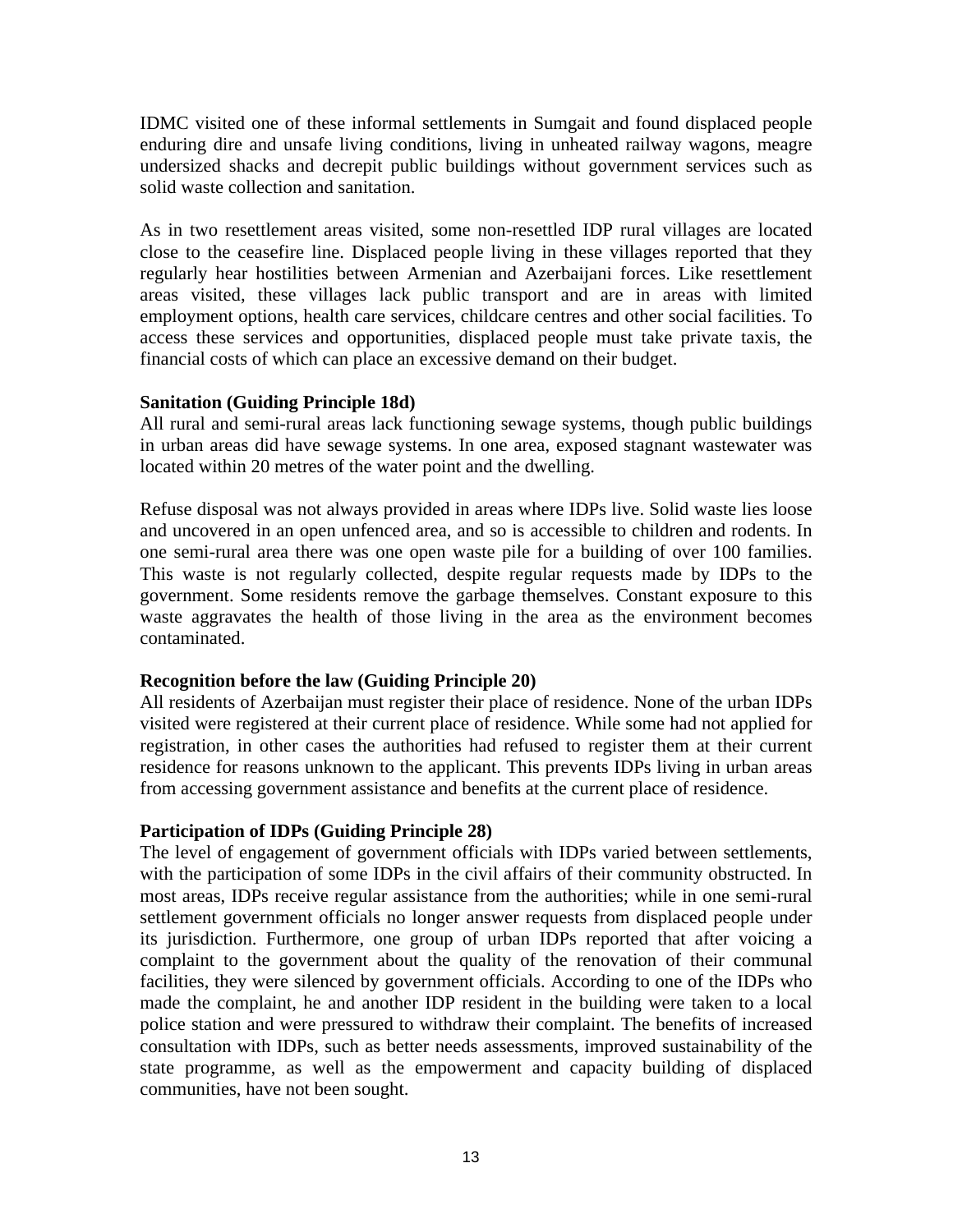#### **Issues common to all areas visited**

## **Non-discrimination among IDPs (Guiding Principle 4)**

According to government legislation, the children of displaced fathers inherit IDP status, but the children of displaced mothers do not. However, IDP status can be transmitted to widows or divorcees of displaced husbands. This practice is discriminatory and impedes recognition of certain IDP children as internally displaced persons before the law.

## **Essential medical services (Guiding Principle 18.2d)**

IDPs reported that the most common medical conditions in their communities were high blood pressure, diabetes, rheumatism, colds, kidney problems, dental problems, anemia and malnutrition. There were also isolated cases of malaria and tuberculosis.

All IDPs could identify the location of the nearest medical clinic. There was no evidence of discriminatory treatment in access to medical services. However, there were issues with regard to the physical and economic accessibility of medical services. Such services were not always within safe physical reach of displaced people living in rural areas, and with no public transport infrastructure where they live the rural displaced reported that they pay for private taxis to shuttle them to the nearest medical clinic or hospital, up to 20 kilometres away.

As in villages where non-resettled displaced people live, resettlers and returnees face limitations to physical and economic access to medical services as well as a lack of reproductive health care for women. Clinics were often more physically accessible than hospitals, but provided only limited treatment. With no access to private or public transport or the funds to pay for a taxi, all of those interviewed had limited physical accessibility to hospitals. In addition to having to pay for transport to such facilities, all of the displaced reported that they were made to pay fees for medical services and medication, even though displaced people are legally exempt from paying fees for treatment and most medicines. Displaced households were incorrectly burdened with health expenses by this discrepancy between the law and practice, although it should be noted that all citizens, whether displaced or not, are subject to informal fees.

The quality of medical services was also an issue. Several groups of IDPs reported that hospitals do not always have the appropriate specialists and that they must travel farther to access treatment for complicated disorders. After paying for transport and the initial consultation, IDPs reported that they lack the funds to travel to and pay for a consultation with a specialist or surgeon. As a result, illnesses have often gone untreated.

Reproductive health services for displaced women, including access to family planning, pre-natal and post-natal care are largely absent. The majority of displaced women were giving birth at home, and there were no gynecologists in rural and semi-rural areas where IDPs live.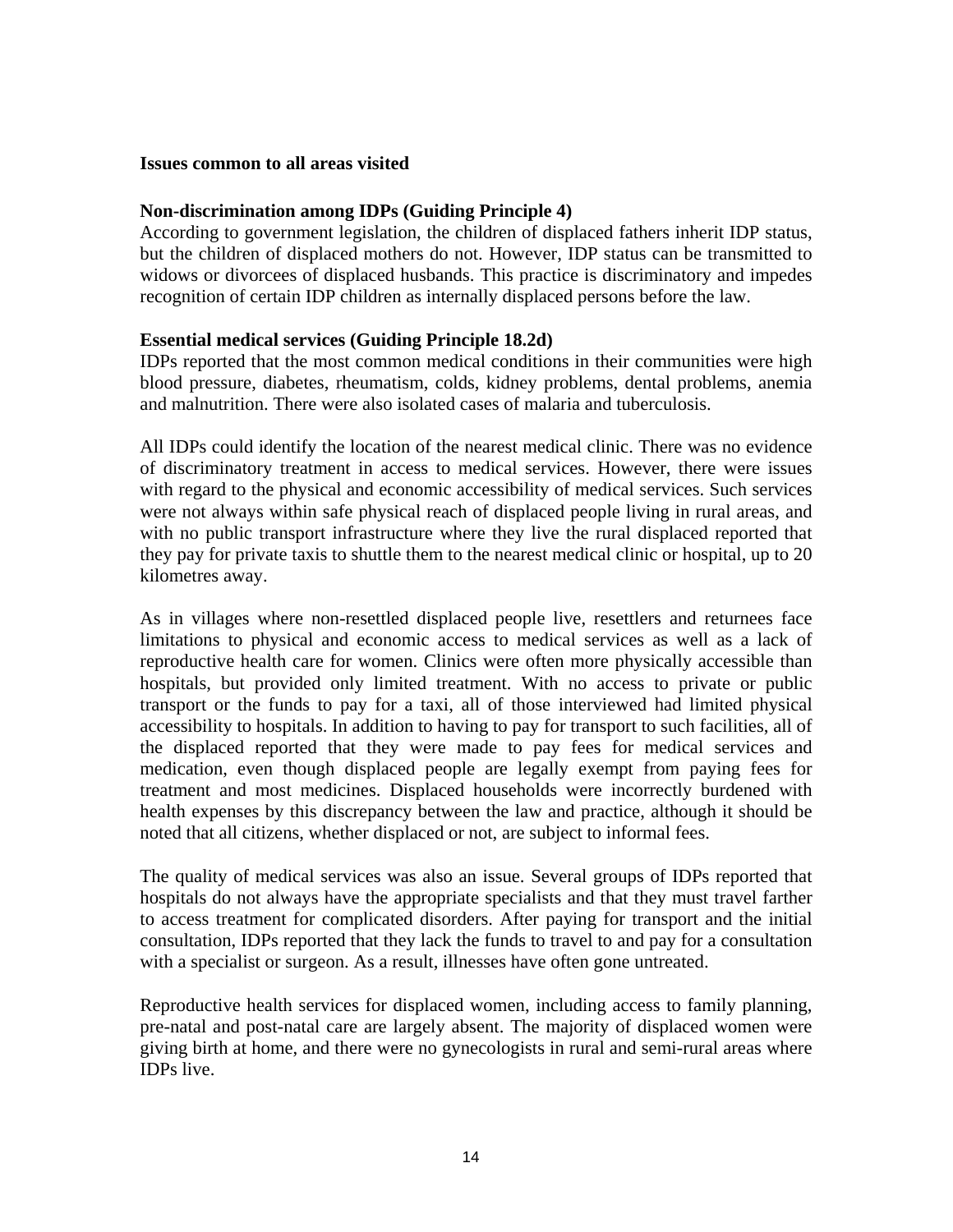#### **Recognition before the law (Guiding Principle 20)**

Displaced people reported no difficulty in acquiring personal identification documents. However, they did state that application for an IDP status certificate is burdensome and expensive, since it costs approximately eight dollars and they often have to travel to a district centre to make the application. Therefore many IDPs have opted not to apply for the IDP status certificate since they receive government assistance without the document. However, many IDPs reported having to pay bribes to government officials for registration of their temporary residence. This impedes their recognition as a person before the law as well as prevents their access to services and employment at their current residence.



Agdam: School in new resettlement area

#### **Primary school is compulsory and free (Guiding Principle 23.2)**

Schools existed in all areas visited, but attendance was not always free. The school in the informal settlement in Sumgait had opened on the initiative of an IDP, who contributed funds of his own and raised funds externally. IDPs in resettlement areas reported that they must pay for textbooks and clothing for children in order to send them to school, which was in their opinion a considerable family expense. One group in an urban settlement reported that textbooks were provided free of charge by the state. Almost all children were going to school, with isolated reports of children dropping out of school at age 14 since the family lacked money for clothing and school supplies. These children were working in construction and cotton picking.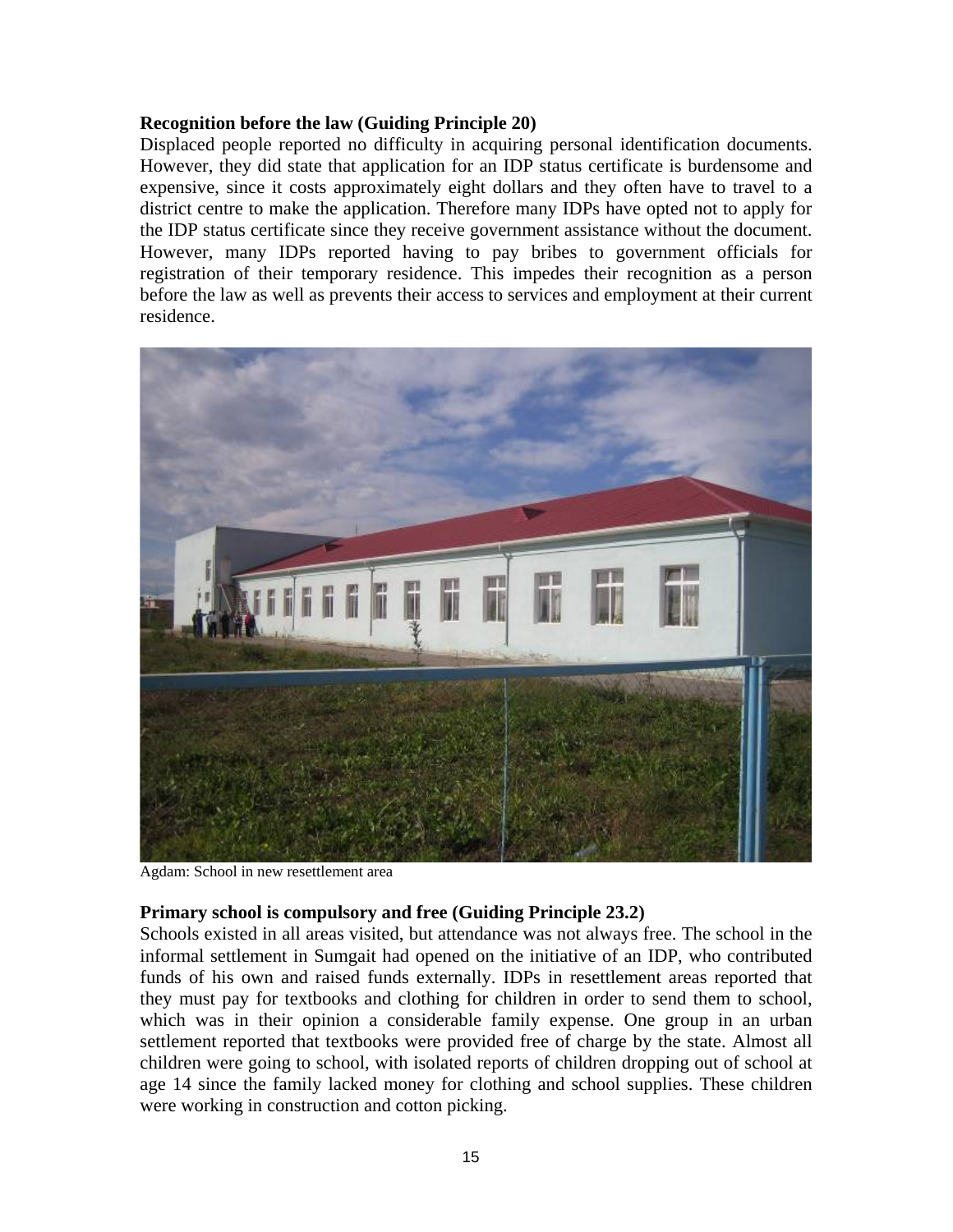Some schools had received computers as part of a government school computerisation programme, but did not have the space or the training to operate them. Some schools accommodated only displaced children, for example in resettlement areas, whereas other schools in semi-rural and urban areas were mixed with displaced and non-displaced children. There were enough teachers in all areas visited, but teachers in one rural area reported that there were not enough books and textbooks.

# **Recommendations to the Government of Azerbaijan**

# *Property*

Take measures to confer legal security of tenure upon displaced households that lack titles for their property in new and informal settlements as well as villages of return.

# *Participation and consultation of IDPs*

- Create an "IDP Hotline" through which internally displaced people can inquire about matters affecting them and provide input and feedback on IDP programmes;
- Invite persons being resettled, including women, children and elderly, to participate in the planning, design and equipment of new settlements;
- Organise "go and see" visits for leaders of IDP communities that will be resettled.

# *Registration*

Simplify and facilitate the provision of IDP certificates and the registration of internally displaced people at their actual place of residence.

# *Livelihoods*

- Develop and implement a comprehensive livelihoods strategy to create employment opportunities for displaced people in their current place of residence through a consultative process and on the basis of the 2007 amendments to the "State Programme for the Improvement of Living Conditions and Increase of Employment for Refugees and IDPs";
- Offer IDPs financial credit with more favourable terms than those currently available, such as a lower interest rate and longer repayment schedule;
- Establish public transportation infrastructure in rural areas where IDPs are being resettled.

## *Education*

• Ensure that all internally displaced children attend school in line with legislation.

# *Adequate standard of living*

- Assess living conditions of IDPs in informal settlements with a view to possibly including IDPs living there in future resettlement plans;
- Ensure that solid waste is removed on a regular basis from IDP settlements in urban, rural and semi-rural areas;